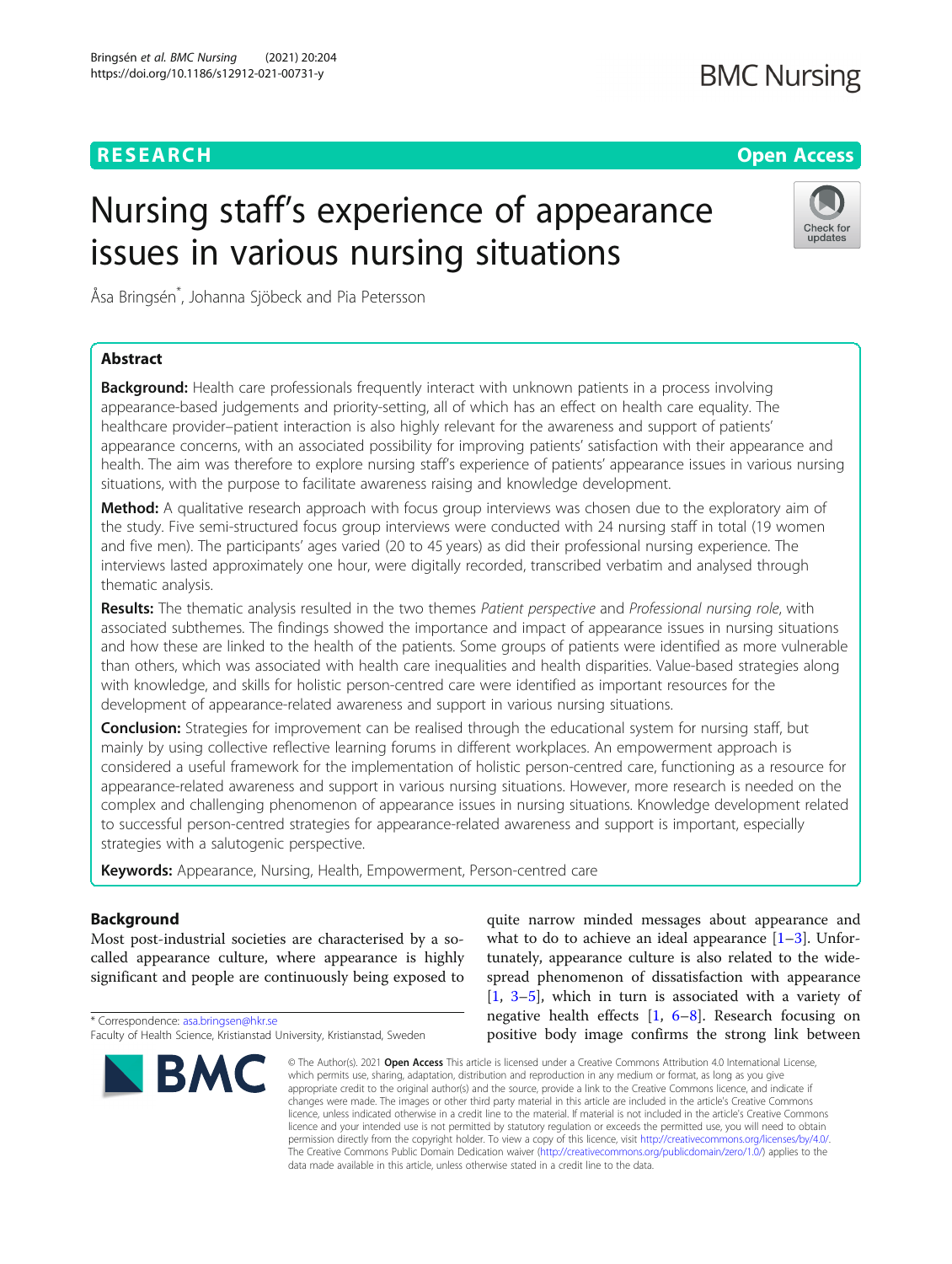appearance, well-being and health, thereby highlighting the importance of appearance-related support by health care providers [[8,](#page-10-0) [9](#page-10-0)]. Healthcare providers meet patients with a wide range of appearance concerns, such as different disfiguring conditions, disabilities, neurological diseases, and ageing and weight/shape issues, and a need for appearance-specific knowledge and skills has been identified [[8,](#page-10-0) [10,](#page-10-0) [11](#page-10-0)]. More research is needed concerning factors of relevance to improve health care providers' opportunities for knowledge and skills development regarding working with patients' appearance issues in practice [[8\]](#page-10-0).

Health care professionals frequently interact with unknown patients in a process involving appearance-based judgements and conclusions. With no or limited experience of or information about someone, appearance is the initial source on which opinions about a person are based. For instance, research has shown that a brief exposure to an unknown face leads to quite specific personality conclusions about that person [[12](#page-10-0), [13](#page-10-0)], with an associated effect on social outcomes [\[14](#page-10-0)]. People in general tend to relate positive personality traits to wellknown appearance typicality's [\[15](#page-10-0)], which also means that people with atypical appearance have a higher risk of being related to less positive personality traits with associated more negative social outcomes from interaction. Stigmatisation is a widespread negative social outcome that is of relevance regarding appearance issues on the interpersonal level described above, with a direct link to negative health consequences for the exposed [\[16](#page-10-0)]. The process of appearance-related first impression interaction thus influences the quality of care and the prerequisites for equality and equivalence of care [[17](#page-10-0), [18](#page-10-0)]. Promotion of healthcare professionals' awareness of appearance-related first impression inferences is therefore also needed [[19](#page-10-0), [20](#page-10-0)].

The healthcare provider–patient interaction is thus highly relevant for the identification and support of patients' appearance issues with an associated possibility for patients' development of satisfaction with appearance and health. Factors of importance regarding appearance issues in healthcare situations are thus also particularly important to explore, given the described effect on the quality of care, including equality and equivalence of care and associated prerequisites for health of the patients. An exploratory study investigating factors of relevance for appearance issues in various nursing situations was therefore conducted with Swedish nursing staff.

# Methods

# Aim

The aim was to explore nursing staff's experience of patients' appearance issues in various nursing situations, with the purpose to facilitate awareness raising and knowledge development.

### Study design

A qualitative research approach with focus group interviews was chosen due to the aim of exploring nursing staff's experience of patients´ appearance issues in various nursing situations. Focus group interviewing made it possible for the moderator to maintain the focus of the interview throughout and facilitated exploration of the participants' various opinions without the purpose of reaching an agreement [[21\]](#page-10-0). Semi-structured interviews helped the participants express their experiences in their own way [[22\]](#page-10-0).

### Participants

Five semi-structured focus group interviews were conducted with the 24 nursing staff in total (19 women and five men), who accepted the invitation to participate. Their ages varied from approximately 20 to 45 years, with an associated variation in length of professional experience. All participants were also nursing students at a university in the south of Sweden. Eleven of the participants were working as registered nurses studying for a specialist degree in nursing, and 13 were assistant nurses or care assistants studying for a registered nurse's degree. Their professional experience was related to varying nursing settings, which together included experiences of patients representing the entire lifespan. The five focus group interviews were conducted with four to six participants in each.

#### Research process and context

The focus group interviews were conducted between February 2016 and February 2017, with the first one functioning as a pilot interview. The interview guide emanated from the aim of the study and focused on appearance issues in nursing situations and resources needed in relation to appearance issues in nursing situations. The participants were for instance asked to reflect on appearance issues in general and then related appearance issues to their professional experiences from various nursing settings and situations. They were also asked to describe what kind of appearance issues they had encountered in their professional role and how they experienced different nursing situations regarding appearance. The participants were also asked to share their thoughts on different aspects of importance for the described experiences as well as resources needed regarding their experience of appearance issues in their professional role.

A collage of pictures was used as a facilitator for the appearance-related conversations during the interviews. The collage consisted of pictures of people from a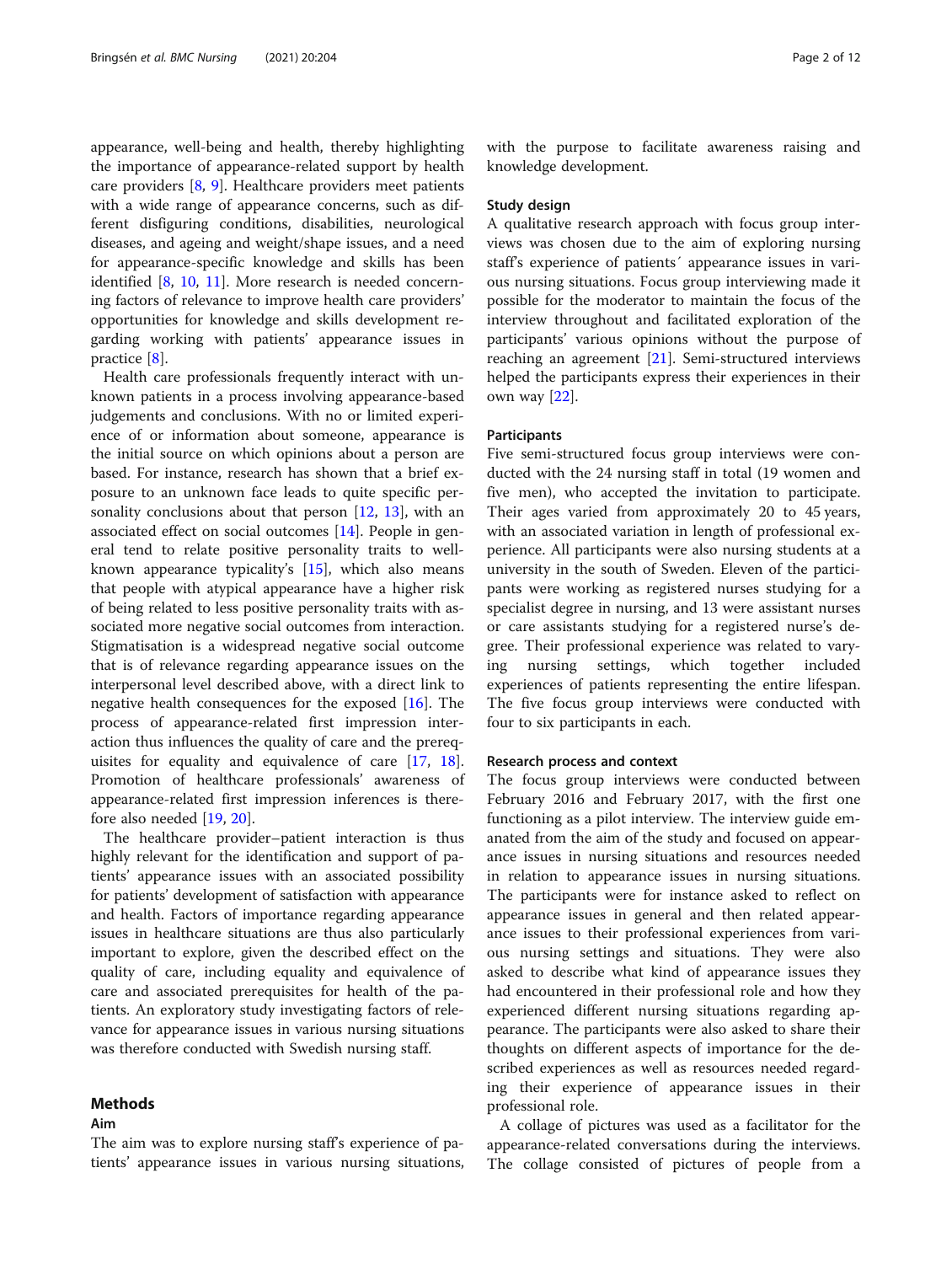variety of situations representing deviations regarding appearance, that is varying age, gender, culture, size, socioeconomic group, and visible differences. The pilot interview functioned quite well but the participants had a tendency to sometimes drift away from the nursing perspective of the study. The moderator therefore led the following focus group interviews with stronger emphasis on the professional perspective and the nursing context. Other than that, no alterations were made during the process of interviewing. The focus of the interviews,the collage of pictures and the interview guide were kept throughout the study and the data from the pilot interview was considered useful and therefore also included in the study. All interviews were conducted with co-author JS as a moderator, together with an assistant observer/moderator who took notes during the interviews and was given the opportunity to ask complementary questions at the end of each interview.

Potential participants were informed about the study written and orally at the university. The inclusion criterion was having professional nursing staff experience, and those interested in participation signed up at a focus group interview adjusted to the schedule of their education. Adjustments to their education resulted in participants taking part in focus group interviews together with other students from their own educational program. The information included the aim, motivation and method of the study, voluntary participation, confidentiality, publication plans and contact information of the researcher in charge of the study. The information also included a form for obtaining written informed consent in accordance with the Swedish law of research ethics, SFS 2003: 460. The study was thus planned and carried out in accordance with the the Swedish law of research ethics, which is based on the Helsinki Declaration ensuring that the participants took part in the study voluntarily after providing written informed consent. In agreement with the Swedish law of research ethics (SFS 2003:460), no ethical approval was required since the study focused on the participants' professional experience.

To promote an open climate during the focus group interviews, the interviews started with the researcher repeating the information about the study and emphasising the importance of the participants not sharing each other's contributions with others afterwards. The risk of others finding out what different participants shared during the interviews was in this way reduced. Complete confidentiality is however not possible to preserve when using focus group interviews. Each interview lasted approximately one hour and was carried out in a conference room at the university. The interviews were digitally recorded, transcribed verbatim and analysed through thematic analysis [\[23](#page-10-0)].

# Analysis

The thematic analysis was performed after completing all interviews and was conducted using an inductive approach due to the exploratory character of the study. All researchers participated actively throughout the thematic analysis, which was supported by the six steps; Familiarisation, Coding, Generating themes, Reviewing themes, Defining and naming themes and finally Presentation of findings [\[23](#page-10-0), [24](#page-10-0)]. Familiarisation was carried out by listening to the digital recordings and reading the transcripts. The researchers then discussed codes and generated themes using a reflexive mind map technique on a white board. The findings of the study were then presented to, member checked and verified through peer debriefing [\[24,](#page-10-0) [25](#page-10-0)]. The peer debriefing was done with nursing students with professional nursing experience participating in appearance-related lectures within the nursing programme at the university in the following semester. No alterations were made based on the peer debriefing. The review process was based on the researchers critically reflecting together on the content of and relationship among codes, subthemes and themes. The mutual reflection then resulted in the final definition, naming and presentation of findings using the themes, with an associated conclusion that inductive thematic saturation had been reached [\[26](#page-10-0)].

# Results

The study resulted in a rich body of material in relation to the aim of the study. The thematic analysis led to a framework with the two themes Patient perspective and Professional nursing role, with associated subthemes.

# Patient perspective

The participants' experience of appearance issues in various nursing situations was related to the patient perspective through the subthemes named Patients' appearance concerns and Vulnerability.

### Patients' appearance concerns

The participants' experiences showed that appearance issues were important for most patients and a need for appearance-related awareness and support in nursing practice was articulated. The participants described how nursing staffs' awareness was needed for recognition of appearance issues, which was considered a prerequisite for them supporting patients with appearance concerns. The participants' experience showed how appearancerelated awareness and support in nursing could be related to the patient perspective through the health and well-being of the patients. The participants believed that appearance-related awareness and support helped the patients maintain their confidence and identity through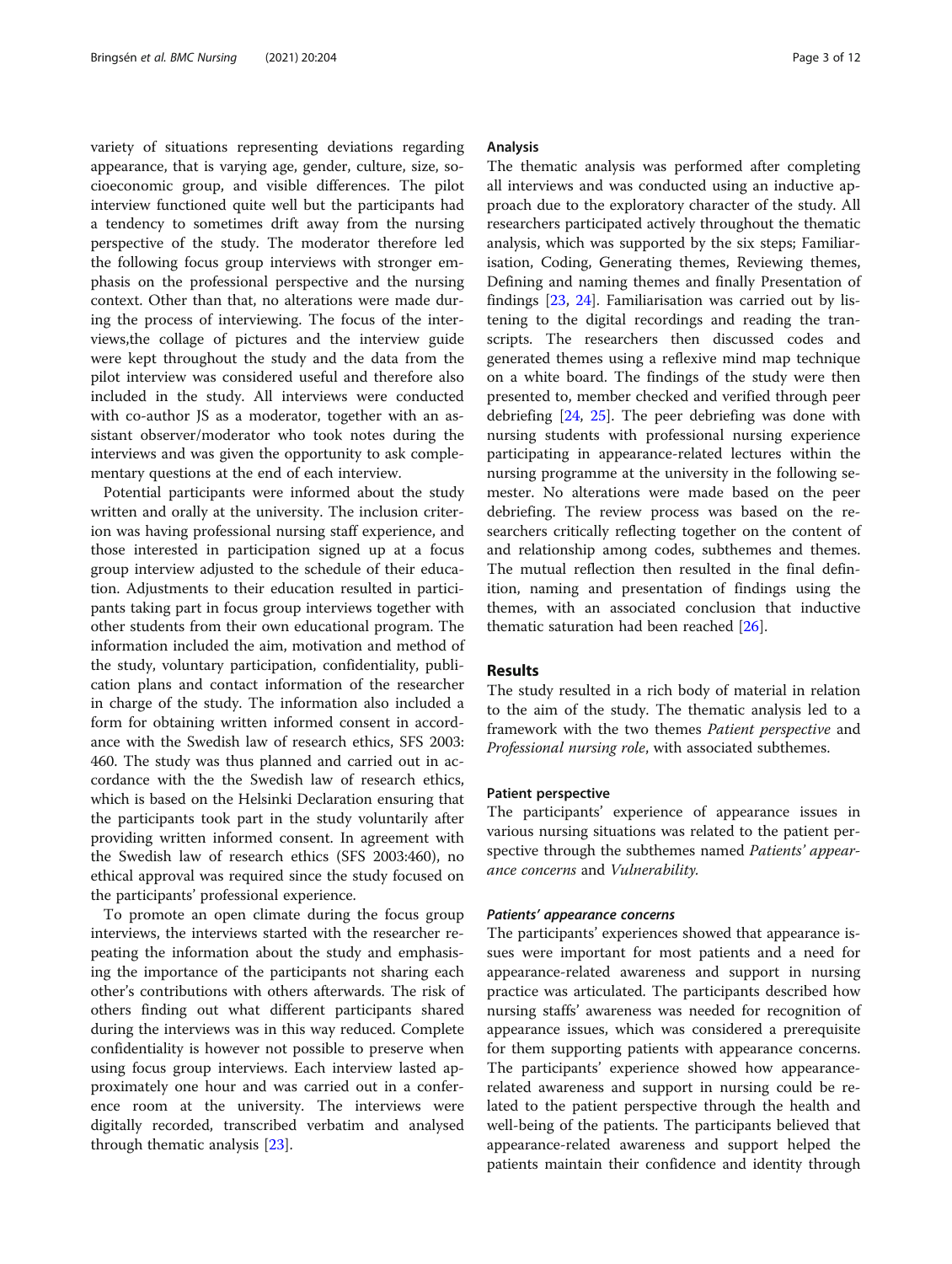a process of disease and treatment, with an associated effect on physical functioning, and appearance.

Because they kind of feel better about it, I think it's a little thing, you know. And it's the same thing I think about these cancer patients, how important their wigs are. It's like their identity to a large extent. (FG1).

The participants had experiences of a variety of patients' appearance concerns. They described, for instance, how patients wanted to look good and feel fresh in different social situations while hospitalised. Some patients were concerned with hair and wigs, body hair, clothes or makeup, while others wanted to take a shower and/or use perfume before interacting with others. The participants also described nursing situations where appearance concerns were the reasons for the patients requesting care. These patients suffered for instance from eating disorders, muscularity-driven excess intake of supplements, facial congenital disorders, skin conditions, or had undergone plastic surgery or gastric bypass surgery or treatment for gender reassignment or destructive self-harming behaviours. The participants experienced some appearance concerns that were difficult to address and treat because of psychological aspects in general but also due to how the problems could be related to high status behaviours or ideals among the patients.

I think it's how hard the patient can push the body, even though it's not good. To be able to push the body so hard that they end up in hospital, I think that's the thing.

That you have good willpower, you have control over your body. That there is some form of strength in it. (FG4).

Patients' appearance concerns were also related to other diagnoses, emphasising the importance of appearance-related awareness and support in nursing in general and not just in situations where appearance is more clearly a main issue for the patients. The participants referred to disease-, treatment- and accidentrelated physical impacts such as scarring, the loss of body parts, weight change, braces and so forth. The participants thought that patients experience these physical changes in different ways due to the psychological dimension of subjective experience, which contributed to the participants finding patients' appearance issues difficult to address. The findings indicated that psychological aspects of patients' physical conditions were more difficult to identify and address in nursing situations and therefore they received less/too little attention in nursing

settings compared to the physical and more visible aspects.

It feels like sometimes issues like this will have to wait, because you usually prioritise the (physically) sick, (…) this is not an emergency. It will have to wait.

I can sometimes feel that it's pushed away a bit, which is a shame. (FG5).

The findings showed how some nursing situations and/ or patient groups were experienced as more sensitive or vulnerable regarding appearance issues. Patients' vulnerability was, by the participants, for instance related to appearance in social situations. Patients with low socioeconomic status, exemplified by homeless patients, were one group of patients perceived to be particularly sensitive in social circumstances. The participants also described experiences of how the patients in general were vulnerable due to illness but also because of they had a subordinate role compared to the expert role of nursing staff and especially doctors. Patients' vulnerability was then related to appearance issues through experiences of nursing situations when the patients' body and or appearance were in focus.

You are a little vulnerable in the hospital. You feel that you are at a disadvantage against the doctors, I think. As a patient they may not really dare to say that they for instance would like to have the curtains drawn around the bed, so not everyone can see, such small things. (FG1).

The participants' experiences indicated that it was quite common for patients to feel uncomfortable in situations when their body and/or appearance were under scrutiny in nursing situations. Some of the participants said that female patients were more concerned about appearance issues than men, but the findings also showed that men could be more distressed than they appeared. Older patients were, on the other hand, experienced as less concerned about appearance than other patients. However, older women previously occupied in appearance-focused professions were described as more concerned about appearance than older patients in general. Children were experienced to be better at dealing with appearance-related consequences in hospital settings, compared to adults.

No one can handle illnesses better than children really, who still have such a joy of life and play, perhaps because they are in a context (hospital setting) where there are other children with similar concerns,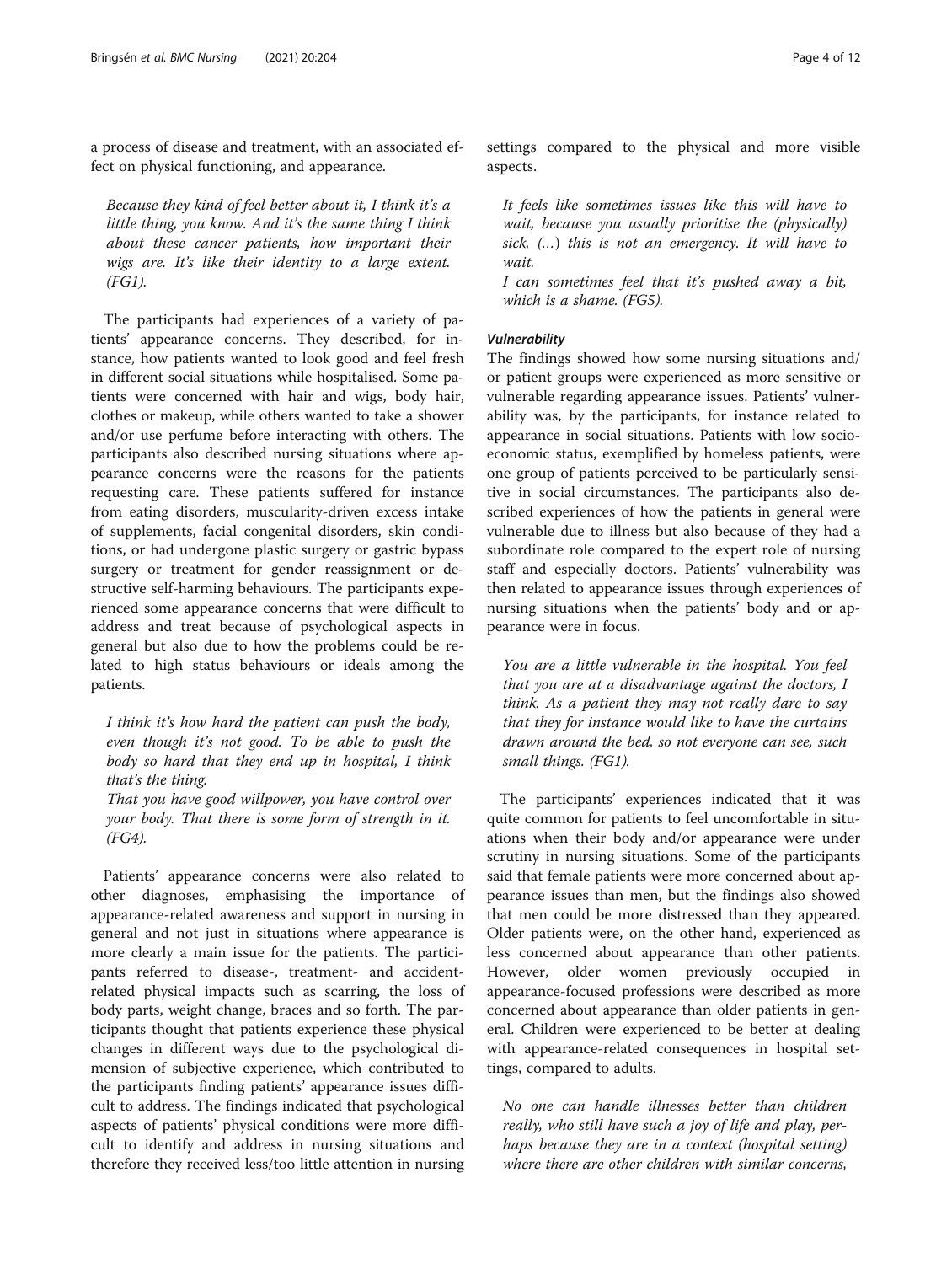so it may be different when they come to school, where they become this visible deviant. (FG4).

However, children were also experienced to be vulnerable regarding other appearance-related circumstances, for instance exemplified by screening for overweight among children within the school health system. The participants described how school health nurse identification of overweight, and preventive actions in collaboration with parents could do more harm than good in the long run and they discussed the initiative from an ethical point of view.

Problems with overweight must be raised but is it ethical? It can have terrible consequences in adolescence. (FG4).

Patients with obesity were also experienced to be a vulnerable group of patients, who often showed signs of embarrassment or shame when their weight became challenging in nursing situations.

A patient came in who weighed yes, over three hundred kg, who needed to go to the toilet and couldn't get up and we had no aids available. It was so awful, she felt bad, you could see it in her, like I'm a problem, but I really need to go to the toilet. She experienced herself as a problem then. (FG4).

Various types of equipment were described as resources regarding patients' appearance related vulnerability in nursing situations. The participants thought that the equipment required when caring for patients with specific needs, for instance patients with overweight, had to be easily accessible to limit the risk of the patients feeling embarrassment and shame in nursing situations. Equipment for protection of patients' integrity in general was also experienced as an important resource, for instance when caring for patients in dormitory settings.

### Professional nursing role

A central component of the participants' experience of appearance issues in various nursing situations was the professional nursing role. The findings related to this theme were organised through the subthemes Interpersonal nursing approach, Priorities and Learning for professional competence.

The participating nursing staff continuously referred to how their interpersonal nursing approach had an important role for appearance-related awareness and support in various nursing settings. The participants

emphasised the importance of nursing being characterised by a holistic and person-centred approach. The participants described it as focusing on the whole of the person and not just a patient with a specific concern or diagnosis. A holistic person-centred nursing approach was, by the participants, related to the opportunity for person-adjusted appearance-related awareness and support without stigmatisation and judgement based on preconceptions or prejudices. The patients' right to equal and equivalent care no matter what ailment they had, who they were or what they looked like was related to professionalism and was considered self-evident in nursing practice. The findings showed, however, varying thoughts about professionalism. Some of the participants believed that as soon as they came to work and put on their nursing outfit, they became professional and treated everybody equally, no matter what. Others said that they reacted to appearance as human beings in general and constantly needed to be aware of this to be able to use it as a resource for person-centredness and eliminate or at least minimise any eventual negative effects on equality of care.

Yes, so you have them automatically (preconceptions), but then you have to make sure to push them back so that the patient does not see them, because when the patients are there, everyone is of equally worth, regardless of whether you are a Muslim, Christian, fat, slim … it should not matter. (FG3).

Even though appearance issues were considered important, the participants thought that too much focus by the nursing staff on appearance could have a negative impact on the nursing situation. They stressed the importance of care focusing on the patients' experience of problems, since the subjective experience of the patient did not always correlate with what was initially visible and identified as a problem by the nursing staff. Focusing most on what the patient was seeking care for was therefore considered a way to promote professionalism regarding appearance-related awareness and support.

Communication with an emphasis on nursing staff listening to the patients was identified as a key component of the person-centred nursing approach needed for appearance-related awareness and support in various nursing situations. Communication ought to be characterised by mutual respect and acknowledging the patient's integrity, with an associated opportunity for the patient to raise appearance issues if needed. The importance of communicative support was emphasised by the participants. Sufficient time for communication was described as especially important, and sometimes communication templates were requested. The participants thought that the arrival call was an initial opportunity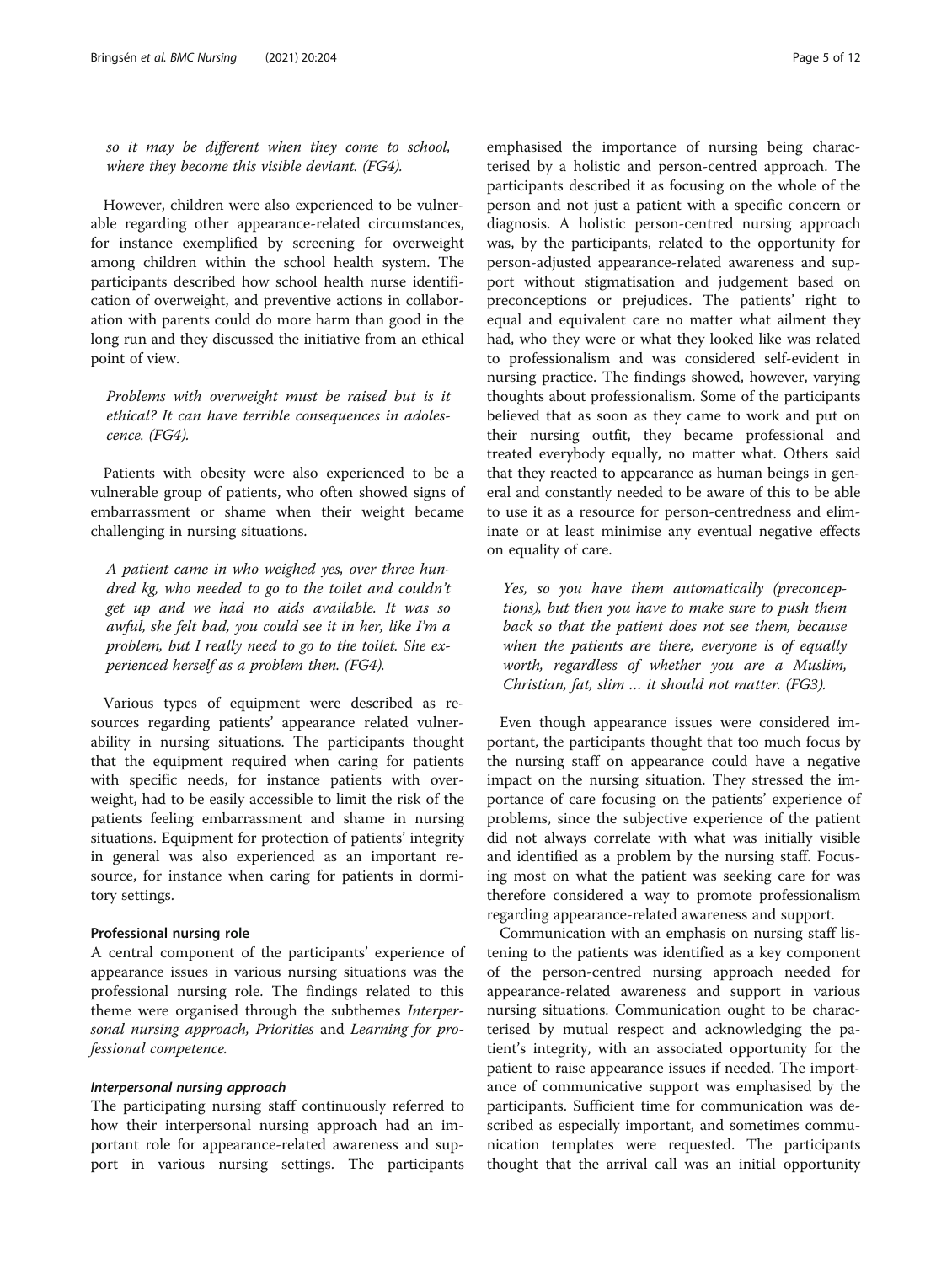for appearance-related awareness with subsequent eventual need for support and care, even though the experienced time allocated was limited.

I'm also thinking about this arrival call we have with the patients, where we have a huge area for improvement. You could probably include body image and appearance, in a nice way but I do not know how. (FG4).

The participants reflected on the sensitivity related to communicating appearance issues with patients and described how relational aspects, for instance personal chemistry, could promote, or hinder the communication. The sensitivity of appearance issues was also related to the motivation of a nonverbal communication strategy for showing the patients that their appearance was unimportant to the participants. Communication could also be related to situations where nursing staff consciously or unconsciously showed that some patients or ailments were looked down upon. The participants described situations where staff talked negatively about patients with each other and how it was difficult to totally conceal feelings or values when interacting with patients afterwards.

Well, I think it's very much about us; we in our profession must absolutely not judge in any way in advance, it is simply about kindly finding out if different things are problems for the people we meet. (FG2).

The participants' experience showed how nursing experience could be a resource for achieving personcentred care but also an impediment. Experience as a resource was related to staff getting better at understanding and adjusting the care to the various needs of different patients. Experience of being a patient was also highlighted as a resource for person-centredness. Experience as an impediment was related to what the participants referred to as "the habitual effect". The participants thought that experience could gradually lead to a more routine-based nursing approach in general, at the expense of being observant, reflective, and flexible regarding patients' specific needs. Nursing staff gradually becoming used to quite severe appearance-related conditions, with an associated risk of underestimating the impact of less severe conditions based on the subjective experience of patients, was also experienced by the participants.

You get so used to it, that it becomes like nothing really for you; you forget how big it can be for a patient, I think. (FG3).

The participants' experience showed how nursing situations were affected by general appearance issues as in any other situation of human interaction. Experienced issues of importance were for instance indicators of patients' age and gender, attractiveness, weight or size aspects, visible cultural artefacts, or signs of socioeconomic position and so forth. The participants described how they tried to adjust intimate nursing situation to patients through choice of staff based on for instance gender, age, culture or values. The motives for this adjustment were to make the patient feel more at ease and less focused on their appearance, and to facilitate person-centredness and equality and equivalence of care. Experiences of the participants indicated that female nursing staff were generally more accepted by patients in intimate nursing situations. This experience was explained by the nursing profession traditionally being a female-dominated profession but also as a response to men being overrepresented as perpetrators of violence against women in society in general.

All in all, adopting a person-centred nursing approach for appearance-related awareness and support was described as a challenging balancing act involving identifying, understanding, and supporting but without feeling sorry for and/or relying too much on experience-based preconceptions about appearance-related issues.

The participants' experiences indicated that appearance issues had a low priority within the healthcare sector in general.

Like this with gastric bypass, there is sometimes a condescending tone towards those people. Sometimes some in healthcare have difficulty to relate to this with appearance and body image, etc. Because we do not see it as a disease that we must do something about, they are not as prioritised. (FG5).

The participants' experiences indicated that it was quite common that nursing staff were more positive towards appearance-related treatment within the tax funded healthcare system when it had a physical functionality motive and/or the problem was not selfinflicted. Limited resources available within the tax funded health care system was related to the participants' thoughts about what the resources ought to be used for, and the participants described how they sometimes acted for some appearance ailments to be better handled and prioritised within the system.

Sometimes you choose which doctor they should go to, I can say that. They are different, they are different as people and different as doctors. Sometimes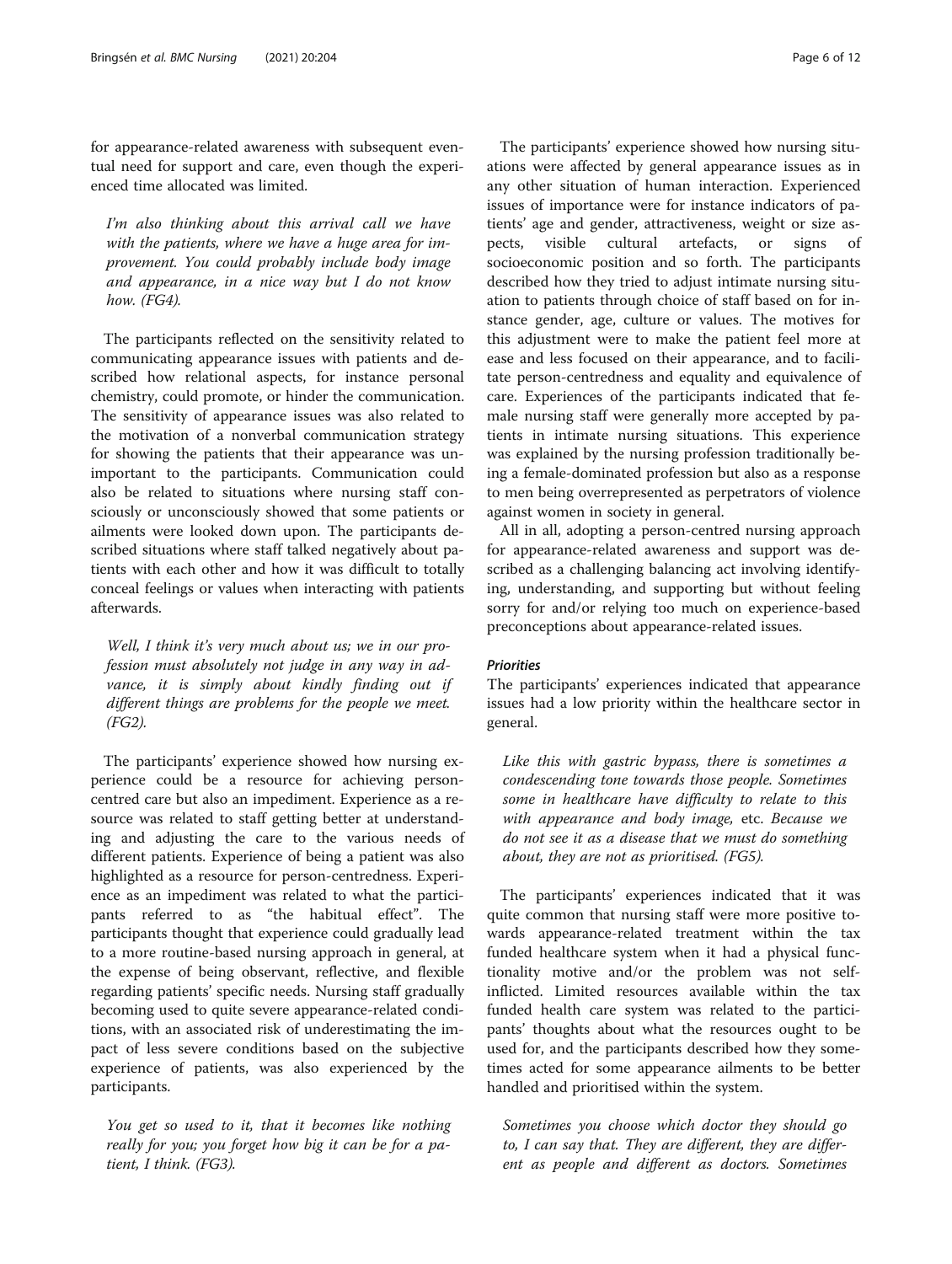you can feel that certain ailments are easier to place with some doctors. (FG5).

The participants' experiences showed that care settings could mean various opportunities for appearance-related awareness and support based on the orientation of the setting. The more physical- and functionality-focused orientation of the care setting, the less attention to psychological appearance issues there was, from the participants' point of view. Participants also perceived a change in primary health care due to their experience of an increase in appearancerelated concerns, such as acne and other skin conditions, among patients. Hospital settings were considered equipped with extra resources for prioritisation of appearance issues through the availability of other professions, for instance physiotherapists, occupational therapists, dietitians, curators, and priests. Relatives were also described as a possible resource for appearance-related recognition and support in various nursing situations.

Learning for professional competence A need for learning for professional competence among nursing staff was identified through the experience of the participants in the study. The participants highlighted that there was a need for knowledge about appearance-related issues and communicative skills, and for improvement of appearance-related awareness and support by nursing staff in various situations. The need for knowledge about the psychological dimension of appearance issues in general was emphasised but also the difficulty in understanding and caring for patients from different generations.

Learning within the education system was described as important but more often the importance of collective, reflective learning forums was articulated. A collective, reflective learning forum was described as a systematic, collective learning process based on communication and reflection within workplaces.

I think you should have it (a reflection forum) at least once a week, best after every work shift, but at least once a week, reflections on what was good, what we did, why did you notice what I didn't notice, like that. (FG2).

Experience-based interprofessional reflection where all staff, regardless of profession or type of employment, were included and valued, was requested by the participants. Their experience was however that existing reflection forums often excluded temporary staff and students in practical placement education, and that the hierarchy of different professional roles could be an obstacle.

But the mentality of the workplace, when we had ethical reflections, the mentality was that I'm just a damn care assistant, (…) I know nothing, it was a bit like that and I felt that I would not say too much, sort of. (FG4).

Possibilities for improvement of experience-based interprofessional reflection, which could function as a resource for appearance-related awareness and support in various nursing situations, were thus identified.

# **Discussion**

#### Patients' appearance issues and health

Appearance issues affect nursing situations overall and are therefore considered important for nursing practice in general. The participants experienced a variety of different appearance concerns among patients, even though few of them was working in appearance-related speciality units. The findings thus showed how appearance was experienced to be a more general aspect affecting the patients in nursing situations regardless of diagnosis or the ailment requiring care, which can be recognised from previous research [[8\]](#page-10-0). Appearance issues in nursing situations are, according to the present study, strongly related to situations when the patients' body is under scrutiny; intimate nursing situations as well as social situations within the nursing context. The participants' experiences thus clearly showed the importance and impact of appearance issues in nursing situations in general and their link to the health of the patients. Previous research has also shown that appearance issues are important because of their relationship to health, particularly negative health consequences [[1,](#page-9-0) [8,](#page-10-0) [14,](#page-10-0) [16\]](#page-10-0). The psychosocial impacts of appearance concerns among patients across the lifespan add to this importance and have frequently being reported by health care staff [\[8](#page-10-0), [10\]](#page-10-0). The importance of appearance issues can be exemplified by previous research showing that approximately 36% of cancer patients experience appearance problems [[27\]](#page-10-0), weight concerns are common among pregnant women [\[28](#page-10-0)] and appearance issues are important in the care of patients with dementia [[29\]](#page-10-0). In the present study the participants' experience of appearance issues were also strongly related to the relationship between appearance concerns and negative health consequences, that is a pathogenic perspective [[30\]](#page-10-0). Knowledge, awareness, and skills for prevention of patients' appearance concerns from a pathogenic perspective are thus needed among nursing staff in general.

# Patients' vulnerability

The findings showed that patient's appearance-related vulnerability in nursing situations was related to gender, age, socioeconomic disadvantage and overweight. The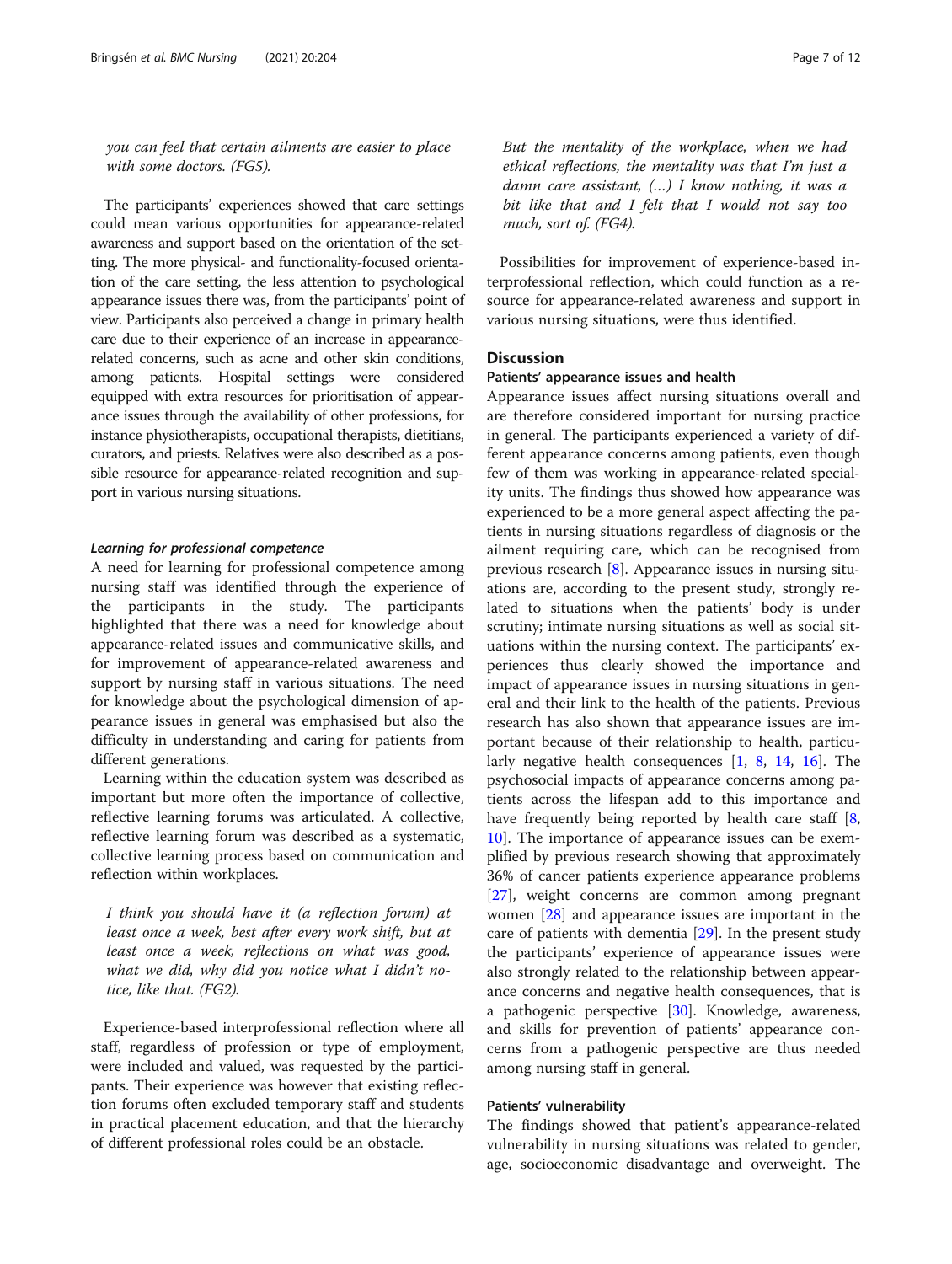participants' experience of gender difference, with women being more vulnerable, can be related to a welldocumented gender difference, with appearance ideals for women being more detailed, women being more susceptible to messages about appearance ideals and more often dissatisfied with appearance  $[31-33]$  $[31-33]$  $[31-33]$  $[31-33]$  $[31-33]$ . The age perspective, with young patients being experienced as more vulnerable than older, can be related to research showing that adolescents are especially susceptible to messages about appearance ideals in general and through media, with an associated risk for health-compromising behaviours and consequences [[4,](#page-10-0) [33](#page-10-0)–[36](#page-10-0)]. Research has shown a need for health care providers to promote positive body image from a more holistic perspective among patients in general [[9\]](#page-10-0). A complementary salutogenic perspective for health promotion, focusing on resources for health, is characterised by a holistic perspective [\[30](#page-10-0)], and can thus facilitate promotion of positive body image in nursing situations. Positive body image is related to higher self-esteem, less depression and healthier dieting among women as well as men [\[9](#page-10-0)] and is therefore motivated in appearance-related recognition and support in nursing situations.

The participants described overweight patients as being especially vulnerable regarding appearance issues in nursing situations. Research has identified 46% of Swedish adults as being either overweight or obese [[37](#page-10-0)] indicating that a large proportion of the population can be vulnerable regarding appearance issues as patients. Overweight and weight loss efforts are complex phenomena related for instance to gender and socioeconomic position. Inequalities in health are thus likely to be preserved or to increase because individuals with poor socioeconomic position are more likely to remain overweight, with the associated health risks [\[37](#page-10-0)]. Overweight being the opposite to the dominant thin and muscular ideal in mainstream Western culture [\[31](#page-10-0), [36](#page-10-0)] also means a risk for discrimination. Weight discrimination leads to poorer mental health outcomes but also to an increased risk for obesity [\[38](#page-10-0)], with associated negative health consequences and inequalities. The many health risks of overweight should motivate initiatives for prevention and support in general, especially among children. The findings of this study showed, however, how initiatives for prevention of overweight among children within the school health system can also have an unintentional counter effect, emphasising the importance of nursing staff continuously reflecting on initiatives from an ethical perspective. Several moral concerns have been identified with a behaviour-change approach, and an empowerment approach is instead preferred for the prevention of victim blaming, stigmatisation and increased inequalities in health [\[39](#page-10-0)].

Stigmatisation and inequalities in health can also be related to the vulnerability of socioeconomic disadvantaged patients. "Health inequities arise from the societal conditions in which people are born, grow, live, work and age, referred to as social determinants of health" [[40\]](#page-10-0). Health inequalities thus represent a complex public health problem in need of comprehensive initiatives on a societal level [[40,](#page-10-0) [41\]](#page-10-0), but also initiatives for empowerment on an individual level [\[42](#page-10-0)]. An empowerment approach for health is thus also suitable for preventing stigmatisation of the socioeconomic disadvantaged and vulnerable patients in nursing situations, associated with inequalities in health. The findings of the present study showed however how the vulnerability of patients is instead related to the opposite; that is patients with a subordinated role compared to the expert role of nursing staff in general. Research has shown that roles and relations between patients and health care providers can contribute to health disparities through varying quality of health care [\[17](#page-10-0)]. Major, Berry Mendes & Dovidio [[17](#page-10-0)] have also shown that these intergroup processes can lead to health disparities through varying exposure to and experiences of chronic and acute stress as well as different health behaviours among patients from different social groups [[17\]](#page-10-0). There is thus an opportunity for prevention of stigmatisation of socioeconomically disadvantaged patients, with an associated opportunity for prevention of inequalities in health and healthcare through an empowerment approach in nursing practice in general, including balancing of power between the roles of patients and nursing staff. Strategies for equity in health, with a focus on especially vulnerable groups are also warranted from an ethical perspective [[43\]](#page-10-0).

Appearance issues in nursing situations are a complex and challenging phenomenon for nursing staff in general. This study found that the complexity surrounding appearance issues was related to the participants' experience of challenges in identifying, addressing, and supporting patients regarding appearance issues. Previous research confirms appearance issues as challenging for health care professionals and found a need for resources for improvement of appearance-related care [[8,](#page-10-0) [10](#page-10-0), [11](#page-10-0), [27](#page-10-0)–[29](#page-10-0), [44](#page-11-0)]. Hospital settings are, according to the findings of the present study, equipped with extra resources for coping with appearance issues through the availability of a variety of professions, but previous research shows a need for clarification regarding different roles and access to referral [\[28](#page-10-0)]. Staff in appearance-related professions have been identified as more confident regarding patients' appearance issues [\[8](#page-10-0)] and the findings confirm the need for knowledge, awareness, and skills among nursing staff outside appearance-related speciality units within the health care system.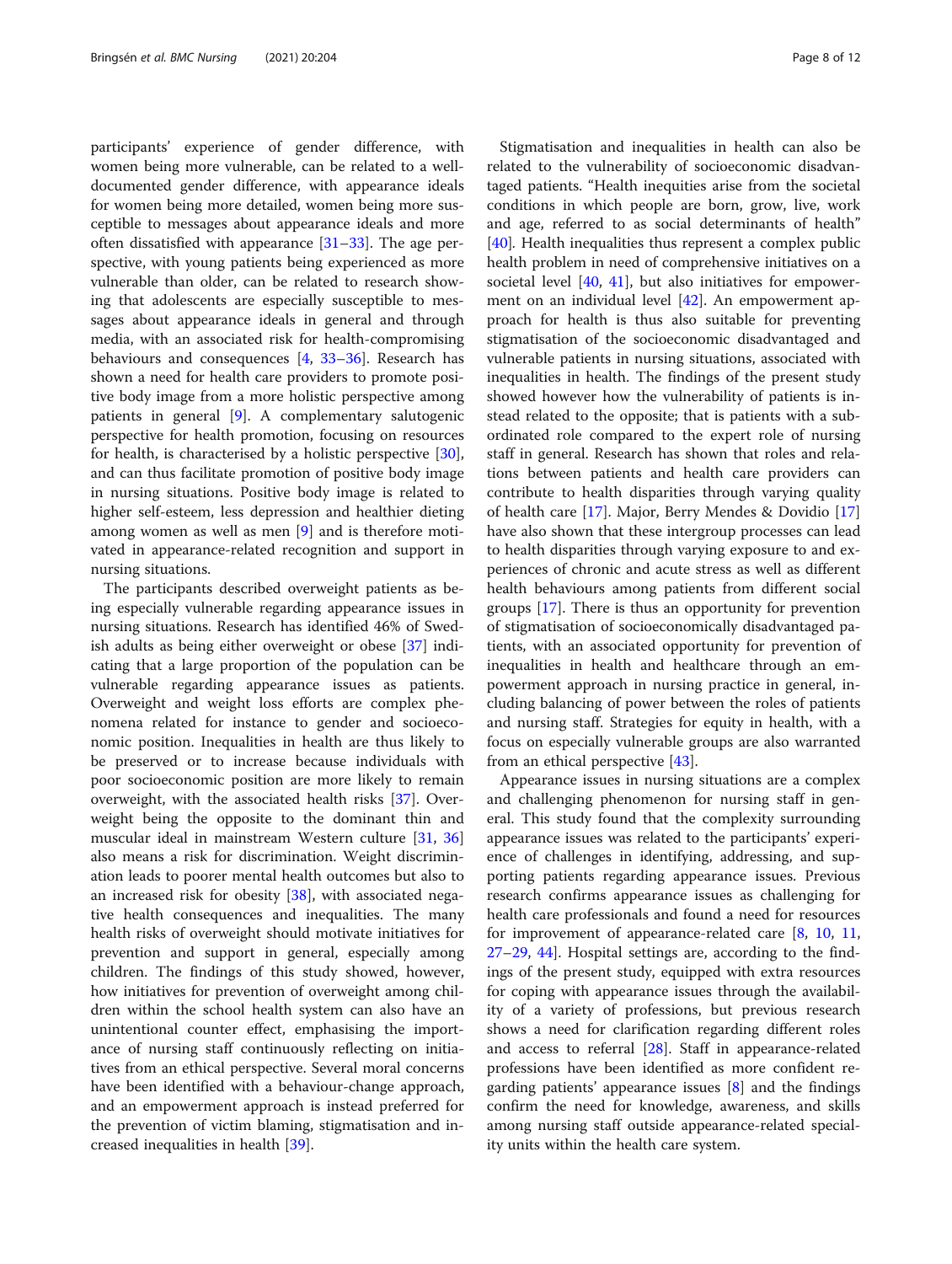### Values and priorities within the healthcare system

The participants' experiences indicated contextual challenges within the Swedish tax-funded health care system, which was associated with limited resources and the prioritisation of objective physical functionality problems over subjective psychological concerns. Contextual factors in the health care sector have previously been identified as contributing to social inequalities [[18\]](#page-10-0) and are thus also important for reducing social inequalities in health [[40\]](#page-10-0). The findings of the present study showed that prioritisation could be related to the orientation of the care setting but also to the values of nursing staff. The participants described staff looking down on ailments considered self-inflicted, for instance gastric bypass for prevention of overweight and plastic surgery to address dissatisfaction with appearance. Previous research confirms the existence of negative attitudes towards appearance issues among health care staff [[44](#page-11-0)] indicating a need for value-based appearance-related awareness and development among nursing staff.

# Appearance-related first impression inferences

First impression inferences by health care staff, based on the facial appearance of patients, can also bias caring inclination in health care situations [\[20](#page-10-0)]. The risk of first impression inferences can be related to the participants' descriptions of different strategies for professionalism with associated equality and equivalence of care. Some of the participants thought that all patients are treated equally because professional nursing staff automatically disregard patients' appearance in nursing situations. Others believed however that disregarding patients' appearance was impossible and therefore they emphasised the importance of awareness and continuous reflection concerning appearance-related first impression inferences. Previous research highlights the importance of awareness-raising among health care providers [\[17,](#page-10-0) [19](#page-10-0), [20\]](#page-10-0) for the promotion of equality and equivalence of care [\[14,](#page-10-0) [16](#page-10-0), [17\]](#page-10-0). Experienced nurses are generally less biased by these inferences and react more to additional information about a patient than novice nurses [\[20](#page-10-0)], which can be related to the participants' thoughts about professional experience as a resource for appearancerelated awareness and support. There is thus a need for initiatives focusing on awareness of first impression inferences among prospective and novice nurses.

# Resources for appearance-related recognition and support

The participants, as well as previous research, highlighted the importance of awareness and recognition of appearance issues in nursing situations when needed [[8,](#page-10-0) [27\]](#page-10-0), but with sensitivity regarding the complexity of the phenomenon and the varying needs of the patients.

The participants continuously referred to the strength of a holistic, person-centred nursing approach, which gives the opportunity for person-adjusted appearance-related awareness and support, without judgement and stigmatisation based on preconceptions or prejudices. A need for additional holistic approaches in care, including psychosocial resources for appearance-related issues, has been identified [[8](#page-10-0), [10](#page-10-0)] and holistic nursing as well as partnership are central components of person-centred care [\[45\]](#page-11-0). Person-centredness with a focus on the person/nurse meeting includes a focus on the social environment, personalisation, shared decision-making, communication, and empowerment [\[45](#page-11-0)] and can thus be related to the previously recommended empowerment approach [[39\]](#page-10-0). An empowerment approach can thus support the implementation of appearance-related, person-centred care with a focus on the person/nurse interaction. The findings showed that experience of nursing practice could be a resource for delivering person-centred care. Important prerequisites for personcentred nursing are professional competence and selfawareness among health care professionals [\[46](#page-11-0)]. The participants, however, also highlighted that nursing experience could be an impediment to person-centredness, if the experience resulted in a habitual effect and more routine-based nursing practice. A habitual nursing practice is the opposite of the collective reflective learning process for professional competence requested by the participants, indicating that the risk for experience being an impediment can be reduced through systematic implementation of professional reflection forums for nursing staff. The need for awareness raising and knowledge development regarding appearance issues has been identified [[8,](#page-10-0) [11](#page-10-0), [44](#page-11-0)] as well as the benefit with reflective practice in health care [\[47\]](#page-11-0) and especially collective learning processes for quality improvement of care [\[48](#page-11-0)]. Time is an important resource for participating in collective learning processes and the participants also emphasised the previously identified need for time allocation regarding appearance-related awareness and support [\[8,](#page-10-0) [28\]](#page-10-0).

## Strengths and limitations

The methodological considerations are presented with focus on trustworthiness in qualitative research in general  $[25]$  $[25]$  and for conducting thematic analysis  $[24]$  $[24]$ .

The use of participants who were also nursing students at a university can be considered as both a weakness and a strength of this study. It is a weakness regarding transferability since we do not know if there is a link between the participants being in education and the findings. It can however also be considered a strength in relation to the variety of experiences from different nursing contexts, as well as professional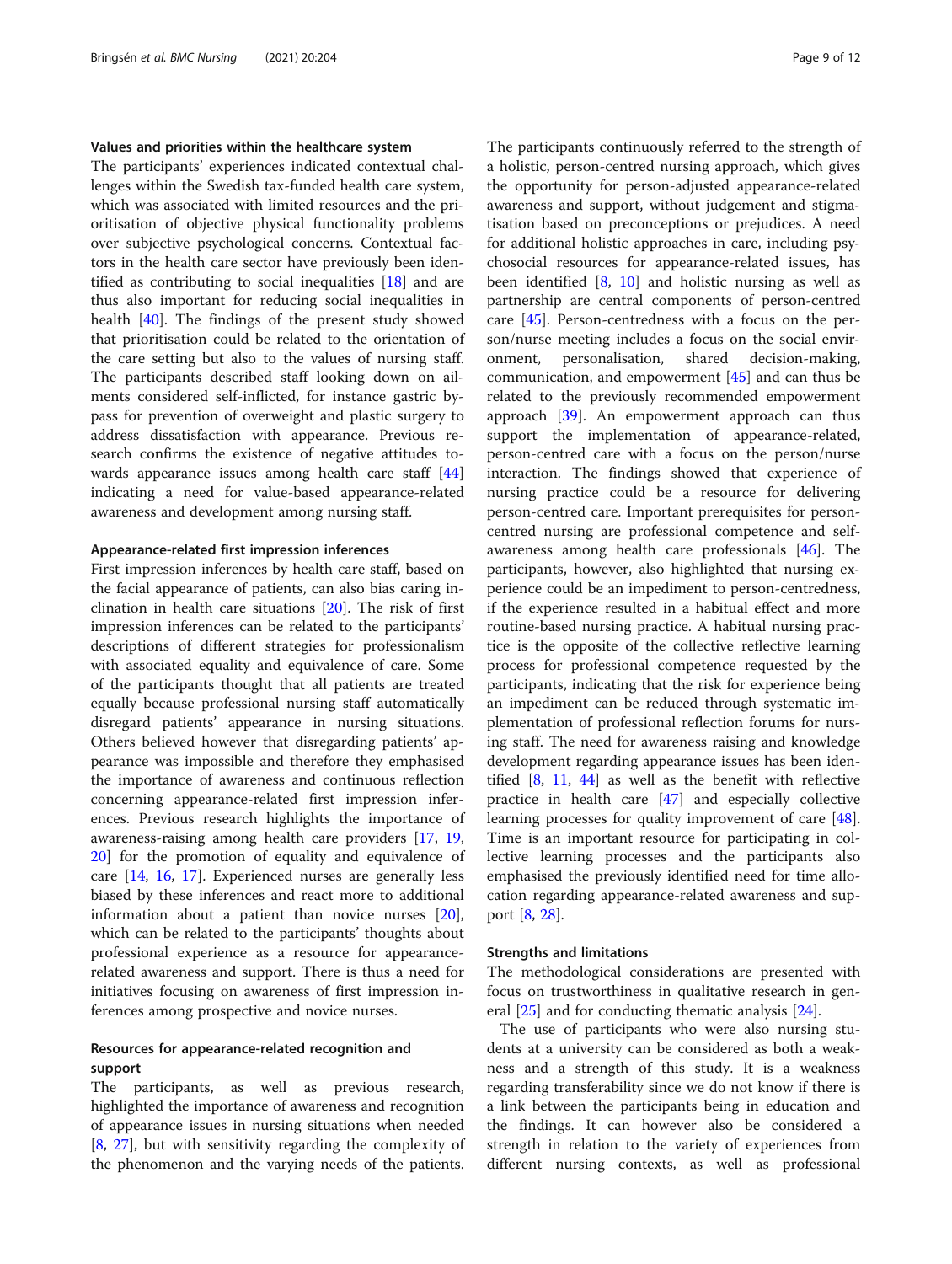<span id="page-9-0"></span>experiences being represented among the participants. Experience from varying nursing settings is considered especially important due to the exploratory character of the study. The participants' differences in age and gender also strengthened the heterogeneity and transferability of this work, but with a limitation due to the absence of participants from the oldest professional age group, 45–65 years. The proportion of male participants adds to the heterogeneity of the study but might be a limitation regarding transferability, since the percentage of men is larger than in Swedish nursing contexts in general. However, no gender differences were identified in the experiences of the participants. The variety in the findings can be considered a verification of the heterogeneity and experience from the varying nursing settings of the participants. It also indicates that the climate of the focus group interviews supported the participants in sharing their varying experiences of appearance issues in nursing situations, with associated strengthening of the trustworthiness of the study findings.

All researchers participated actively throughout the reflexive process of analysis, which is considered a strength concerning the credibility of the findings. A summary of the findings was also member-checked and verified through peer debriefing, which is also a strength regarding credibility. The dependability of the study is supported by the detailed presentation of the research process and confirmability is strengthened by presenting the description of the analysis process and the findings in combination with citations from the focus group interviews.

# Conclusions

Patients' appearance issues have an impact on nursing situations in general and can be related to the health of the patients. Some groups of patients are identified as more vulnerable than others, which is associated with health care inequalities and health disparities. Valuebased strategies, together with knowledge, awareness, and skills among nursing staff, are thus needed for the prevention of appearance-related health care inequalities in nursing situations. Strategies for improvement can be realised through the educational system for nursing staff, but mainly using collective reflective learning forums in different workplaces. An empowerment approach is identified as a useful framework for the implementation of holistic person-centred care, functioning as a resource for appearance-related awareness and support in various nursing situations. However, more research is needed for further exploration of the complex and challenging phenomenon of appearance issues in nursing situations. Knowledge development related to successful personcentred strategies for appearance-related awareness and

support is important and especially strategies with a salutogenic perspective.

# Acknowledgements

Not applicable.

#### Authors' information (optional)

ÅB has been working as an assistant nurse at an orthopaedic operating ward and has a bachelor's degree in public health science and pedagogy and a PhD in medical science/public health. Her research focuses on health promotion and is often action-oriented, which has resulted in research collaboration with health care settings, specific workplaces, schools, and sports organisations, with associated development of supportive environments for health.

PP has a PhD in medical science with a focus on nursing. She is district nurse and has worked in primary health care, mostly as a manager. During her period as a professional, person-centred care has been an important factor. Her approach to research is participatory and it has been conducted mostly in elderly care.

JS has a bachelor's degree in public health science and pedagogy and a master's degree in public health. She has worked with children and adolescents as a teacher in high school. She has also participated in different research projects related to workplace health, appearance and body image.

#### Authors' contributions

All authors were responsible for the planning of the study. Johanna Sjöbeck (JS) with support from Åsa Bringsén (ÅB) conducted the focus group interviews. ÅB was responsible for the analysis and the drafting of the manuscript and JS as well as Pia Petersson (PP) also participated actively in this. All authors read and approved the final manuscript.

#### Funding

No external funding was used for the study. Open Access funding provided by Kristianstad University.

# Availability of data and materials

The datasets generated and analysed during the current study are not publicly available due to the confidentiality agreement with the participants. The data is however available from the corresponding author on reasonable request.

#### **Declarations**

#### Ethics approval and consent to participate

Potential participants were informed about the study in writing and orally. The information described the purpose and process of the study, the method used and publication plans. The information also included confidentiality assurance, the principles for voluntary participation and included contact information to the researcher and organisation behind the study. The written information also included a form for obtaining a written informed consent. All the participants signed and returned the written informed consent prior to participation. From an ethical point of view the study was carried out in accordance with the guidelines of the Swedish Ethical Review Authority and thus also the Swedish law of research ethics, SFS 2003:460, which emanates from the WMA declaration of Helsinki. No formal ethical approval was applied for due to the study's focus on the participants' professional experience (SFS 2003:460).

# Consent for publication

Not applicable.

#### Competing interests

The authors declare that they have no competing interests.

Received: 25 May 2021 Accepted: 5 October 2021 Published online: 20 October 2021

#### References

1. All Parliamentary Group on Body Image. Reflections on body image. Parliamentary Report, UK. [http://ymca-central-assets.s3-eu-west-1.amazona](http://ymca-central-assets.s3-eu-west-1.amazonaws.com/s3fs-public/APPG-Reflections-on-body-image.pdf)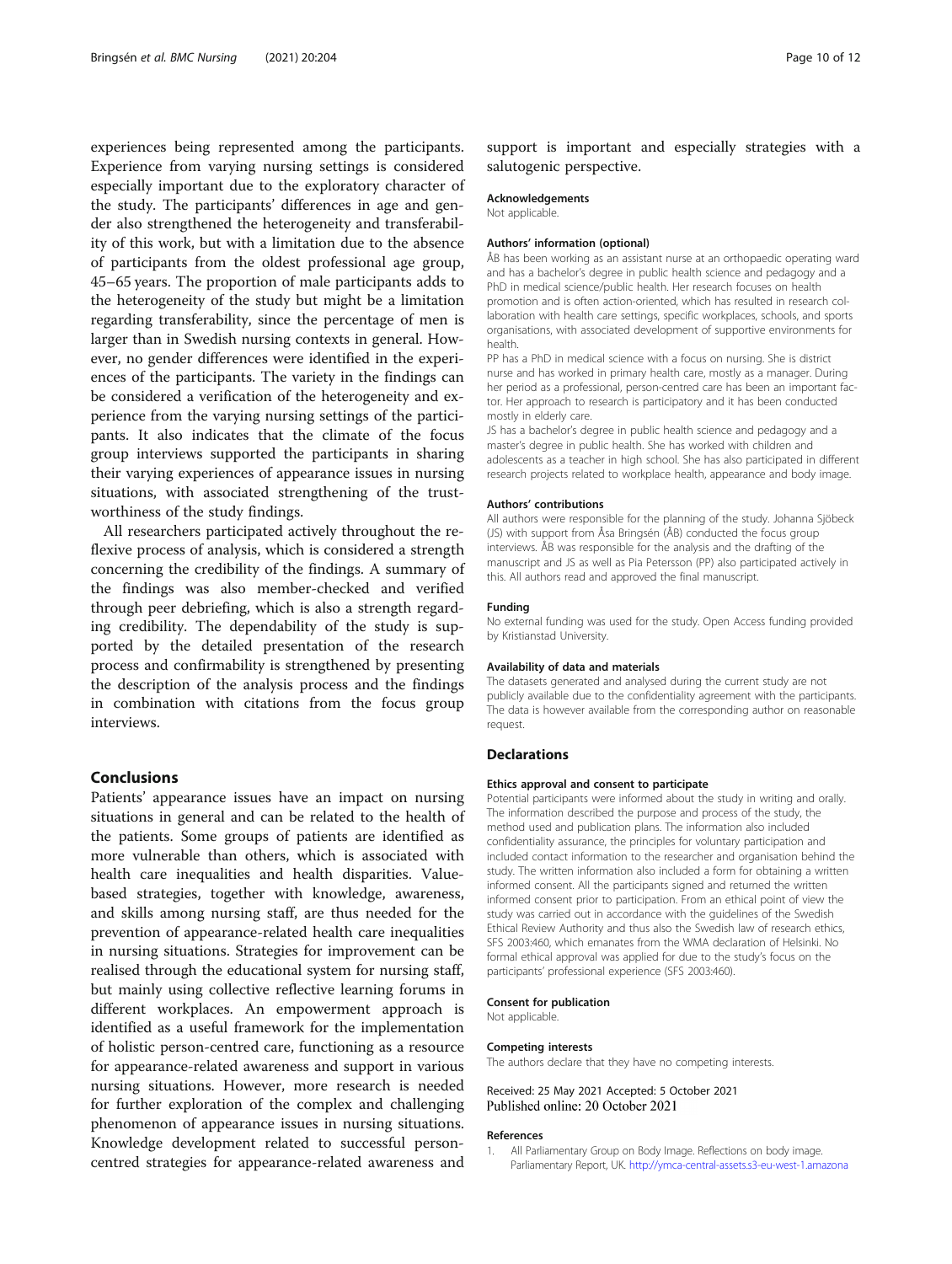<span id="page-10-0"></span>[ws.com/s3fs-public/APPG-Reflections-on-body-image.pdf.](http://ymca-central-assets.s3-eu-west-1.amazonaws.com/s3fs-public/APPG-Reflections-on-body-image.pdf) 2012. Accessed 5 Mar 2021.

- 2. Jones D, Vigfusdottir C, Lee Y. Body image and the appearance culture among adolescent girls and boys. An examination of friend conversations, peer criticism, appearance magazines, and the internalization of appearance ideals. J Adolesc Res. 2004;19(3):323–39. [https://doi.org/10.1177/07435584](https://doi.org/10.1177/0743558403258847) [03258847.](https://doi.org/10.1177/0743558403258847)
- 3. Tantleff-Dunn S, Barnes R, Larose J. It's not just a "woman thing:" the current state of normative discontent. Eat Disord. 2011;19(5):392–402. [https://doi.](https://doi.org/10.1080/10640266.2011.609088) [org/10.1080/10640266.2011.609088.](https://doi.org/10.1080/10640266.2011.609088)
- 4. Frisén A, Holmqvist K. Physical, sociocultural and behavioral factors associated with body-esteem in 16-year-old Swedish boys and girls. Sex Roles. 2010;63(5-6):373–85. [https://doi.org/10.1007/s11199-010-9806-2.](https://doi.org/10.1007/s11199-010-9806-2)
- 5. Neighbors L, Sobal J. Prevalence and magnitude of body weight and shape dissatisfaction among university students. Eat Behav. 2007;8(4):429–39. [https://doi.org/10.1016/j.eatbeh.2007.03.003.](https://doi.org/10.1016/j.eatbeh.2007.03.003)
- 6. Lindner D, Tantleff-Dunn S, Jentsch F. Social comparison and the 'circle of objectification'. Sex Roles. 2012;67(3–4):222–35. [https://doi.org/10.1007/s111](https://doi.org/10.1007/s11199-012-0175-x) [99-012-0175-x.](https://doi.org/10.1007/s11199-012-0175-x)
- 7. Meland E, Haugland S, Breidablik H. Body image and perceived health in adolescence. Health Educ Res. 2007;22(3):342–50. [https://doi.org/10.1093/](https://doi.org/10.1093/her/cyl085) [her/cyl085](https://doi.org/10.1093/her/cyl085).
- 8. Williamson H, Antonelli P, Bringsén Å, Davies G, Dèttore D, Harcourt D, et al. Supporting patients with body dissatisfaction: a survey of the experiences and training needs of european multi-disciplinary healthcare professionals. NursingPlus Open. 2018;4:8–13. [https://doi.org/10.1016/j.npls.2018.05.001.](https://doi.org/10.1016/j.npls.2018.05.001)
- 9. Gillen M. Associations between positive body image and indicators of men's and women's mental and physical health. Body Image. 2015;13:67– 74. [https://doi.org/10.1016/j.bodyim.2015.01.002.](https://doi.org/10.1016/j.bodyim.2015.01.002)
- 10. Gee C, Maskell J, Newcombe P, Kimble R, Williamson H. Opening a Pandora's box that can't be salvaged: health professionals' perceptions of appearance-related care in an Australian paediatric specialist hospital. Body Image. 2019;31:1–12. [https://doi.org/10.1016/j.bodyim.2019.07.004.](https://doi.org/10.1016/j.bodyim.2019.07.004)
- 11. Kowalski C. Growing trends in the pursuit of muscularity: what healthcare professionals should be aware of. Br J Gen Pract. 2015;65(641):626–7. <https://doi.org/10.3399/bjgp15X687733>.
- 12. Olivola C, Todorov A. Fooled by first impressions? Reexamining the diagnostic value of appearance-based inferences. J Exp Soc Psychol . 2010; 46:315–324.
- 13. Todorov A, Said C, Engell A, Oosterhof N. Understanding evaluation of faces on social dimensions. Trends Cogn Sci. 2008;12(12):455–60. [https://doi.org/1](https://doi.org/10.1016/j.tics.2008.10.001) [0.1016/j.tics.2008.10.001.](https://doi.org/10.1016/j.tics.2008.10.001)
- 14. Olivola C, Todorov A. The biasing effects of appearances go beyond physical attractiveness and mating motives. Behav Brain Sci. 2017;40:e38. <https://doi.org/10.1017/S0140525X16000595>.
- 15. Sofer C, Dotsch R, Wigboldus D, Todorov A. What is typical is good: the influence of face typicality on perceived trustworthiness. Psychol Sci. 2015; 26(1):39–47. <https://doi.org/10.1177/0956797614554955>.
- 16. Hatzenbuehler M, Link B. Introduction to the special issue on structural stigma and health. Soc Sci Med. 2014;103:1–6. [https://doi.org/10.1016/j.](https://doi.org/10.1016/j.socscimed.2013.12.017) [socscimed.2013.12.017.](https://doi.org/10.1016/j.socscimed.2013.12.017)
- 17. Major B, Berry Mendes W, Dovidio J. Intergroup relations and health disparities: a social psychological perspective. Health Psychol. 2013;32(5): 514–24. [https://doi.org/10.1037/a0030358.](https://doi.org/10.1037/a0030358)
- 18. Morel S. Inequality and discrimination in access to urgent care in France ethnographies of three healthcare structures and their audiences. Soc Sci Med. 2019;232:25–32. <https://doi.org/10.1016/j.socscimed.2019.04.028>.
- 19. Bagnis A, Caffo E, Cipolli C, De Palma A, Farina G, Mattarozzi K. Judging health care priority in emergency situations: patient facial appearance matters. Soc Sci Med. 2020;260:113180. [https://doi.org/10.1016/j.socscimed.2](https://doi.org/10.1016/j.socscimed.2020.113180) [020.113180.](https://doi.org/10.1016/j.socscimed.2020.113180)
- 20. Mattarozzi K, Colonnello V, De Gioia F, Todorov A. I care, even after the first impression: facial appearance-based evaluations in healthcare context. Soc Sci Med. 2017;182:68–72. <https://doi.org/10.1016/j.socscimed.2017.04.011>.
- 21. Morgan D. Focus groups as qualitative research. London: Sage publications; 1997. <https://doi.org/10.4135/9781412984287>.
- 22. Cohen D, Crabtree B. "Qualitative research guidelines project". 2006. [http://](http://www.qualres.org/HomeSemi-3629.html) [www.qualres.org/HomeSemi-3629.html](http://www.qualres.org/HomeSemi-3629.html). .
- 23. Braun V, Clarke V. Using thematic analysis in psychology. Qual Res Psychol. 2006;3(2):77–101. <https://doi.org/10.1191/1478088706qp063oa>.
- 24. Nowell L, Norris L, White D, Moules N. Thematic analysis: striving to meet the trustworthiness criteria. Int J Qual Methods. 2017;16(1):1–13. [https://doi.](https://doi.org/10.1177/1609406917733847) [org/10.1177/1609406917733847.](https://doi.org/10.1177/1609406917733847)
- 25. Lincoln Y, Guba EG. Naturalistic inquiry. In: Naturalistic inquiry. Newbury Park: Sage Publications; 1985.
- 26. Saunder B, Sim J, Kingstone T, Baker S, Waterfield J, Bartlam B, et al. Saturation in qualitative research: exploring its conceptualization and operationalization. Qual Quant. 2018;52(4):1893–907. [https://doi.org/10.1007/](https://doi.org/10.1007/s11135-017-0574-8) [s11135-017-0574-8.](https://doi.org/10.1007/s11135-017-0574-8)
- 27. Chopra D, De La Garza IIR. Depressive, anxiety, and distress symptoms among cancer patients who endorse appearance problems. Palliat Support Care. 2019;17(03):328–32. <https://doi.org/10.1017/S1478951518000494>.
- 28. Plante A-S, Doyon A-A, Savard C, Meilleur D, Achim J, Provencher V, et al. Weight changes and body image in pregnant women: a challenge for health care professionals. Can J Diet Pract Res. 2020;81(3):137–41. [https://](https://doi.org/10.3148/cjdpr-2020-007) [doi.org/10.3148/cjdpr-2020-007.](https://doi.org/10.3148/cjdpr-2020-007)
- 29. Ward R, Campbell S, Keady J. Once I had money in my pocket, I was every colour under the sun': using 'appearance biographies' to explore the meanings of appearance for people with dementia. J Aging Stud. 2014;30: 64–72. <https://doi.org/10.1016/j.jaging.2014.03.006>.
- 30. Bauer G, Davies J, Pelikan J. The EUHPID health development model for the classification of public health indicators. Health Promot Int. 2006;21(2):153–9. [https://doi.org/10.1093/heapro/dak002.](https://doi.org/10.1093/heapro/dak002)
- 31. Rodgers R, Campagna J, Attawala R. Stereotypes of physical attractiveness and social influences: the heritage and vision of Dr. Thomas Cash Body Image. 2019;31:273–9. <https://doi.org/10.1016/j.bodyim.2019.01.010>.
- 32. Sobrino-Bazaga A, Rabito-Alcón M. Gender differences existing in the general population in relation to body dissatisfaction associated with the ideal of beauty: a systematic review. Stud Psychol. 2018;39(2–3):548–87. <https://doi.org/10.1080/02109395.2018.1517860>.
- 33. Wängqvist M, Frisén A. Swedish 18-year-olds' identity formation: associations with feelings about appearance and internalization of body ideals. J Adolesc. 2013;36(3):485–93. [https://doi.org/10.1016/j.adolescence.2](https://doi.org/10.1016/j.adolescence.2013.02.002) [013.02.002](https://doi.org/10.1016/j.adolescence.2013.02.002).
- 34. Carlson Jones D, Vigfusdottir TH, Lee Y. Body image and the appearance culture among adolescent girls and boys: an examination of friend conversations, peer criticism, appearance magazines, and the internalization of appearance ideals. J Adolesc Res. 2004;19(3):323–39. [https://doi.org/10.11](https://doi.org/10.1177/0743558403258847) [77/0743558403258847.](https://doi.org/10.1177/0743558403258847)
- 35. Lunde C. Acceptance of cosmetic surgery, body appreciation, body ideal internalization, and fashion blog reading among late adolescents in Sweden. Body Image. 2013;10(4):632–5. [https://doi.org/10.1016/j.bodyim.2](https://doi.org/10.1016/j.bodyim.2013.06.007) [013.06.007](https://doi.org/10.1016/j.bodyim.2013.06.007).
- 36. Wiklund E, Jonsson E, Coe A-B, Wiklund M. 'Strong is the new skinny': navigating fitness hype among teenagers in northern Sweden. Sport Educ Soc. 2019;24(5):441–54. [https://doi.org/10.1080/13573322.2017.1402758.](https://doi.org/10.1080/13573322.2017.1402758)
- 37. Bärebring L, Winkvist A, Augustin H. Sociodemographic factors associated with reported attempts at weight loss and specific dietary regimens in Sweden: the SWEDIET-2017 study. PLoS One. 2018;13(5):e0197099. [https://](https://doi.org/10.1371/journal.pone.0197099) [doi.org/10.1371/journal.pone.0197099.](https://doi.org/10.1371/journal.pone.0197099)
- 38. Sutin A, Terracciano A. Perceived weight discrimination and obesity. PLoS One. 2013;8(7):e70048. <https://doi.org/10.1371/journal.pone.0070048>.
- 39. Tengland P-A. Behavior change or empowerment: on the ethics of healthpromotion goals. Health Care Anal. 2013;24:24–46.
- 40. Arntzen A, Böe T, Dahl E. 29 recommendations to combat social inequalities in health. The Norwegian council on social inequalities in health. Scand J Public Health. 2019;47(6):598–605. [https://doi.org/10.1177/14034948198513](https://doi.org/10.1177/1403494819851364) [64.](https://doi.org/10.1177/1403494819851364)
- 41. Lago S, Cantarero D, Rivera B, Pascual M, Blázquez-Fernández C, Casal B, et al. Socioeconomic status, health inequalities and non-communicable diseases: a systematic review. J Public Health. 2018;26(1):1–14. [https://doi.](https://doi.org/10.1007/s10389-017-0850-z) [org/10.1007/s10389-017-0850-z.](https://doi.org/10.1007/s10389-017-0850-z)
- 42. Uphoff E, Pickett E, Cabieses B, Small N, Wright J. A systematic review of the relationships between social capital and socioeconomic inequalities in health: a contribution to understanding the psychosocial pathway of health inequalities. Int J Equity Health. 2013;12(54):1–12. [https://doi.org/10.1186/14](https://doi.org/10.1186/1475-9276-12-54) [75-9276-12-54](https://doi.org/10.1186/1475-9276-12-54).
- 43. Gostin L. Public health, ethics, and human rights: a tribute to the late Jonathan Mann. J Law Med Ethics. 2001;29(2):121–30. [https://doi.org/1](https://doi.org/10.1111/j.1748-720X.2001.tb00330.x) [0.1111/j.1748-720X.2001.tb00330.x](https://doi.org/10.1111/j.1748-720X.2001.tb00330.x).